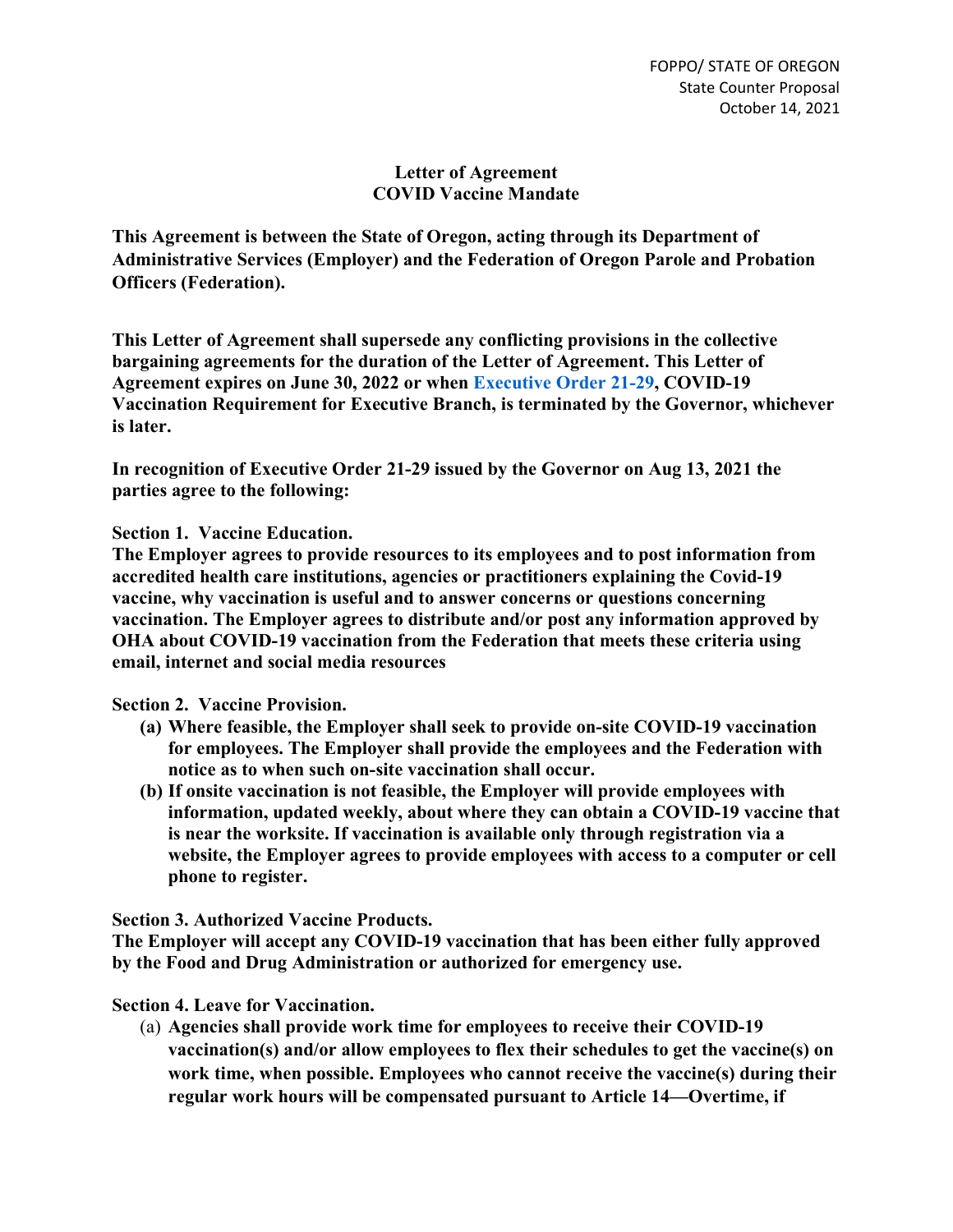**applicable, for the time it takes to receive the vaccine(s). Paid time to receive the vaccine(s) will be retroactive to August 13, 2021.**

- (b) **Employees who suffer adverse reactions to the COVID-19 vaccine and are unable to work shall:**
	- (i) **Use accrued sick leave (SL) for the first eight (8) hours necessary to recover.**
	- (ii) **If an employee does not have enough accrued sick leave to cover the entirety of their shift, they shall use the accrued sick leave they have, and any remaining balance shall be coded as miscellaneous paid leave (MPL).**
	- (iii)**After the first missed shift, if the employee is still unable to work, the employee shall use their accrued sick leave for the remainder of time needed to recover from the vaccine.**
	- (iv)**If an employee's accrued sick leave has been exhausted, the employee will be granted additional MPL for the time needed to recover, as indicated by the employee's health care provider.**
	- (v) **An employee utilizing accrued sick leave to recover from vaccination may be required to provide documentation from their healthcare provider pursuant to Article 28—Sick Leave with Pay. If an employee utilizes MPL beyond the hours allowed in section (b)(ii), above, the employee shall be required to provide documentation from a health care provider after one (1) day of being unable to work.**
- (c) **If the federal or state Occupational Safety and Health Administration develop rules that require more generous leave for the purposes stated in (a) and (b) above, this LOA will be revisited to be compliant with those rules.**

**Section 5. COVID Hardship Donations.**

- **(a) An employee who has been vaccinated or who has received an exception may request donated leave when quarantining or recovering after a COVID diagnosis. Employees must provide documentation of the COVID diagnosis or the need to quarantine. Employees may request a maximum of eighty (80) hours for these purposes.**
- **(b) The following provisions shall apply:**
	- **a. Employees must have exhausted all of their accrued leave prior to requesting donated leave.**
	- **b. DAS will solicit donations on a statewide basis. Interagency donations are subject to restrictions on the use of dedicated funding sources and/or other legitimate business reasons. Authorization for transfer of donated leave shall not be unreasonably denied.**
	- **c. Employees may donate accrued vacation or compensatory time.**
	- **d. Employees may donate accrued sick leave as long as they maintain a sick leave balance of at least sixty (60) hours.**

**Section 6. Proof of Vaccination.**

**(a) Proof of vaccination may include but is not limited to a COVID-19 vaccination record card, a copy or digital picture of the vaccination record card, or a print-out from the Oregon Health Authority's immunization registry. Proof of vaccination**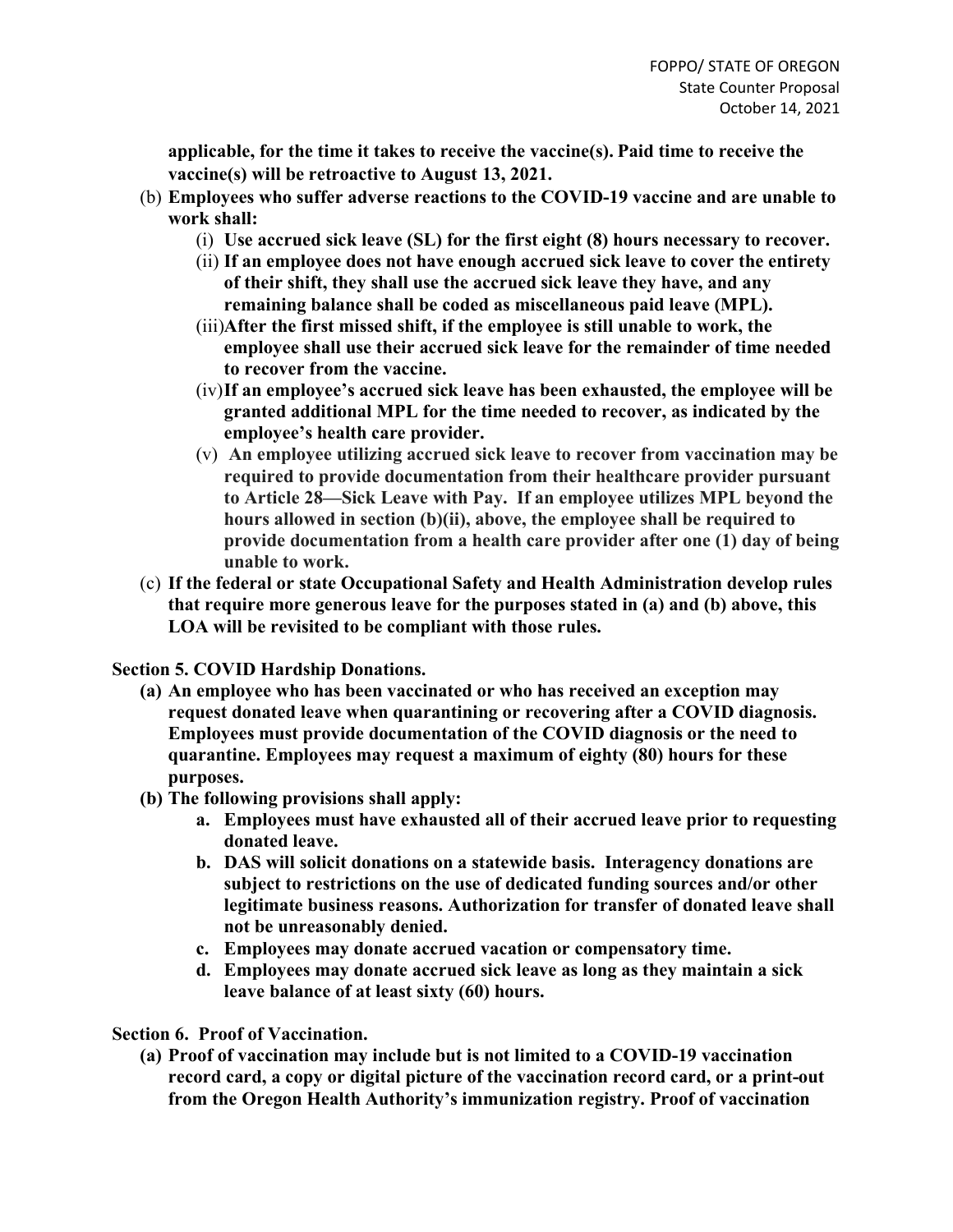**may include documentation from a healthcare provide or the healthcare provider's online portal. The documentation must include the employee's name, date of birth, vaccination type, date(s) vaccination was received, lot number, and the site or provider the vaccination was received at.**

**(b) The Employer shall keep all such records separate from the rest of the employees' personnel files and shall request that no other medical information be disclosed along with proof of the vaccine. The Employer shall not disclose whether any individual is vaccinated, but may disclose such information if it is de-identified and in the aggregate (i.e. 95% of its employees have been vaccinated).**

**Section 7. Exceptions to the vaccine requirement.** 

- **(a) The Employer is expected to make reasonable accommodations in order to comply with the Americans with Disabilities Act and Title VII of the Civil Rights Act, and state law equivalents, for individuals unable to be vaccinated due to disability, qualifying medical conditions, or a sincerely held religious belief. All such individuals shall go through the exception process through Workday and are subject to an interactive process with their Agency's human resource staff. Reasonable accommodations may include, but are not limited to, remote work or telework (where possible), transfer of positions, shift changes or physical modifications to the employee's work area. A written request for an exception must be submitted on or before October 18, 2021.**
- **(b) The exception process is not subject to the grievance and arbitration procedure. However, nothing precludes the employee from submitting a complaint to the Bureau of Labor and Industries (BOLI) or pursuing other legal recourse.**

**Section 8. Employees in-process or unvaccinated as of October 18, 2021.** 

- (a) **Employees who have begun, but not completed, the vaccination process as of October 18, 2021, shall be given a grace period until November 30, 2021 to fully complete the vaccination process before the Employer takes any personnel action. The employee shall notify the Employer of their status and expected date of full vaccination. During the time leading up to full vaccination, employees shall be allowed to work remotely. If remote work is not possible, employees shall be allowed to use vacation or compensatory leave or leave without pay (at the employee's choice) until full vaccination status is reached.**
- (b)
- **(i) Employees who have entered into the exception process on or before October 18, 2021 will be allowed to complete the exception application process before the employer takes any personnel action.**
- **(ii) After October 18, 2021, if the employee's request for an exception is denied, the employee will be given an opportunity to get vaccinated before the Employer takes personnel action. The first dose of the vaccine must be received within seven (7) calendar days of the denial. The employee must complete the full series of the vaccine.**
- **(iii)During the time leading up to full vaccination, employees shall be allowed to work remotely. If remote work is not possible, the employee will be allowed**